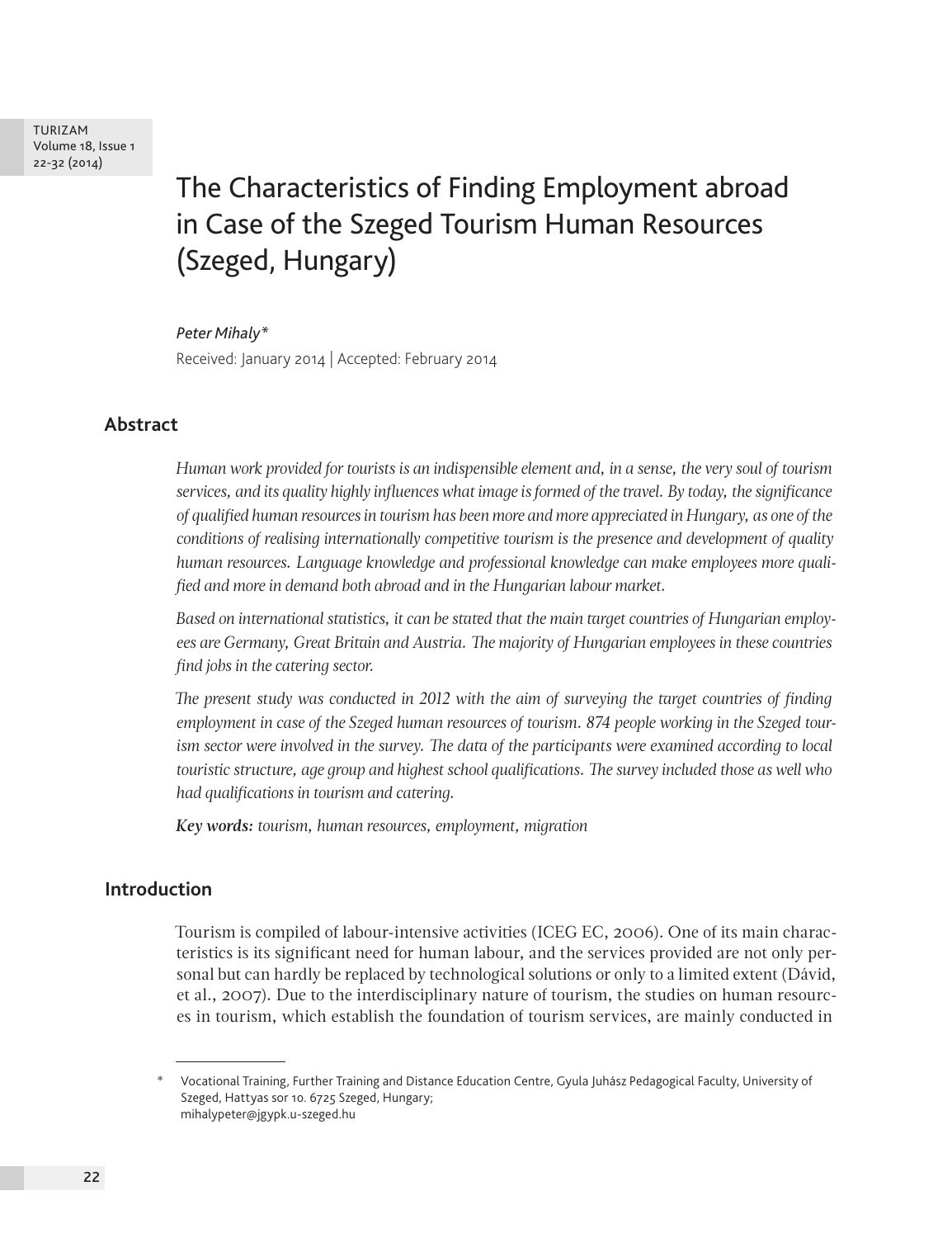the fields of sociology, geography and demographic studies. In the past two decades, due to the favourable Hungarian and European Union political influences, there have been more and more opportunities for migration into foreign countries with the aim of finding employment. The tourism and catering sector of the recipient countries offers favourable employment opportunities for foreigners. According to the statistical office of Germany, at the end of the 1990s, most of the Hungarian immigrants found jobs in the catering industry (Fóti, Németh, 2002). Studies focused on these immigrants from the point of view of their finding employment in the catering industry, their opportunities for employment, their salaries and wages (Janta, et al., 2011), their gender ratios, their levels of qualifications (Janta, 2011) and their motivations for working abroad (Ladkin, 2011). Due to the low wages offered, the countries where these people emigrate from suffer from a shortage of qualified work force (Taylor, et al., 2009). Large-scale investment into tourism makes it possible to employ the locally available work force in the tourism sector, which also improves local employment rates (Kiss, 2012).

If a heritage location lacks the minimum infra- and suprastructure, then it can only receive guests in eco- and adventure tourism. In order to provide for tourists, qualified work force is indispensible. (Nagy, 2002). The significant touristic development of Hortobágy National Park (Hungary's first national park, it is inscribed on the World Heritage List) has an impact on the employment of the population in the area (Martonné, Vasvári, 2012). The human resources of wine cellars participating in Hungarian wine tourism were investigated based on qualifications and language knowledge (Máté, 2011). A study on the labour market characteristics of health tourism in Hungary was conducted focusing on the employees of medicinal spas and health and wellness hotels (Ruszinkó, Vízi, 2010). The first step for settlements having no touristic attractions in order to become part of tourism in the area is to have qualified human resources (Huber, 1996).

The significance of qualified work force has increased in Hungary since the change of the communist regime (1989). In the local labour market in tourism, demand has increased for those employees who are mobile, speak foreign languages and have international experience. In the present paper, this group of employees, who used to find employment abroad, are focused on from various points of views

#### **Main characteristics of the studied area**

According to the data of the Hungarian Central Statistical Office, Szeged is the third biggest city in Hungary, the centre of the Southern Great Plain region, with 170,052 inhabitants. The city lies at the estuary of the Tisza and the Maros, at the junction of motorways E75 and M43, close to the triple border of Serbia, Romania and Hungary. According to archaeological findings, it has been a populated area since prehistoric times. Following the great flood of the Tisza in 1879, the city was rebuilt with a modern structure (having a road system with boulevards and avenues) with buildings designed in Eclectic and Art Nouveau architecture. After World War I, the university of Cluj Napoca (Kolozsvár) was moved to Szeged (1921), together with the bishopric of the Csanád Diocese (1923) (Mihály, Mihály, 2008). Today, Szeged is home to one of the biggest universities of Hungary with 25,775 students in 2010 (www.u-szeged.hu). The tourism of the city is built on the medicinal waters, the sacred monuments, the internationally acclaimed open air theatre festival (Mihály 2006), sports events, scientific conferences and the folklore of the region. An unexploited touristic potential of the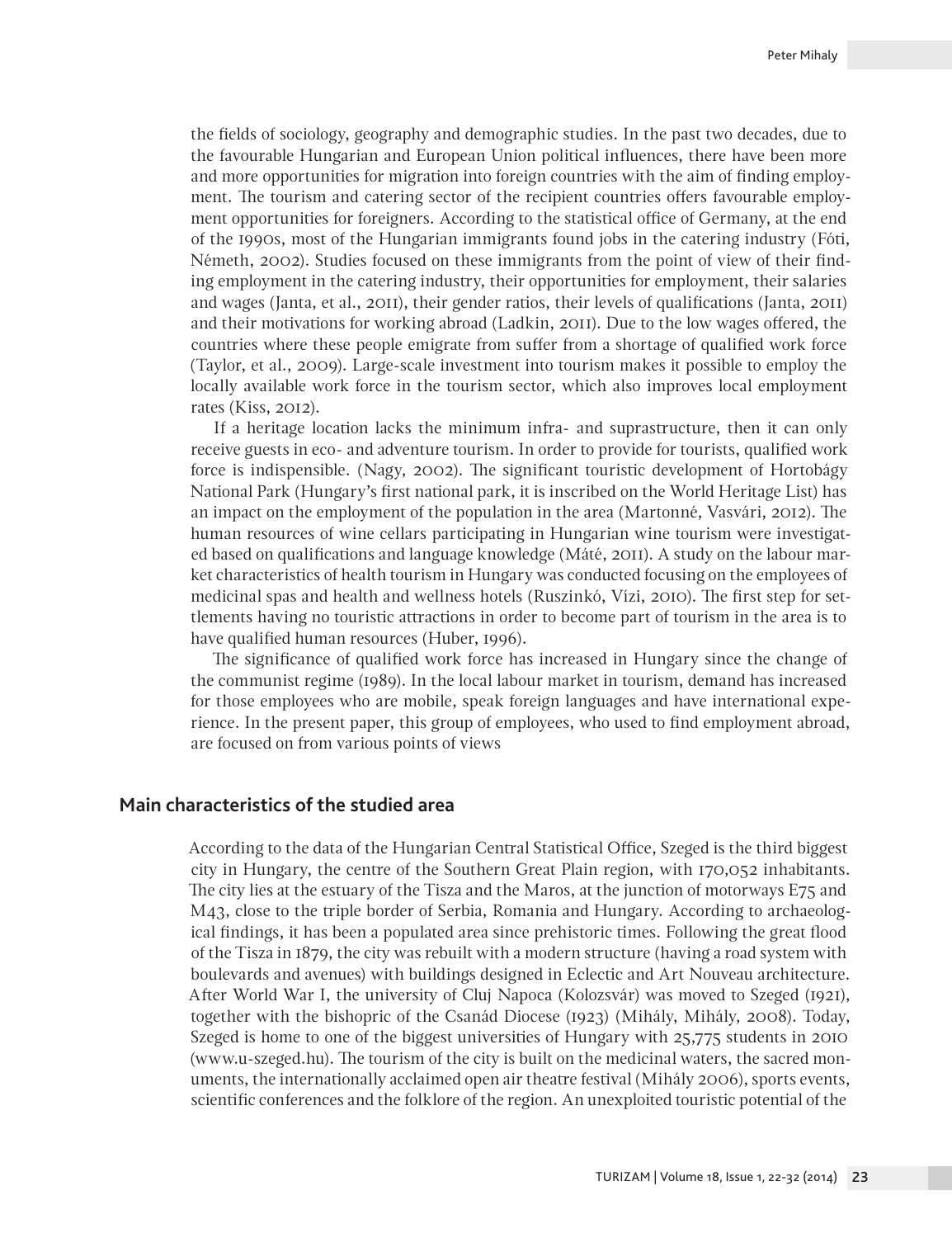city is the river Tisza, which functions as a border river from Szeged to Kanjiža (Magyarkanizsa) (Mihály, 2007). Besides its eco- and water-tourism features provided by the river, the city offers recreational and sports opportunities in its environs (e.g. fishing, cycling and horse tourism) (Győri, 2013).

# **Methods and data**

The research objective was to investigate the human resources of the tourism sector in a historical city, which has a wide range of touristic offers and a varied compound of employees, and to map the characteristics of employees working here. I have some experience in researching the tourism of Szeged (Mihály, Mihály, 2008; Mihály, 2005; Mihály, 2006; Mihály, 2007; Mihály, 2013), and I would like to add a new aspect of observations to the field.

Collecting data in the business sector is impeded by the following phenomena: the "time is money" attitude, rivalry, fear for market positions, professional jealousy and a general lack of trust. The author of the present paper managed to establish a network of connections with the prominent actors of local tourism during his decade long work in the field, which could serve as the basis for conducting such detailed and successful research.

The categorization of the touristic offer and actors (local institutes and businesses) of a settlement or region was provided by Kaspar, Lengyel and Michalkó.

Lengyel divides the local infrastructure that influences tourism into two categories. Tourism infrastructure in the narrower sense includes road, water, electricity, telecommunications and sewage networks. Tourism infrastructure in the broader sense, i.e. facilities of receiving guests, includes accommodation, catering, commerce and other touristic services. Sectors that are directly in the service of tourism are built on this broader interpretation of infrastructure (Lengyel, 1992).

Kaspar's notion of touristic infrastructure is somewhat different from Lengyel's definition. Kaspar categorizes touristic vehicles of transport (cogwheel railway, cable railway and ski lifts) and local facilities providing recreational and sports activities as infrastructure. The term touristic suprastructure was introduced into tourism theory by the Swiss researcher in the 1990s. By touristic suprastructure, he means the accommodation and catering system (Kaspar, 1992, Kaspar, Fekete, 2001).

Michalkó developed and refined the term. Michalkó's definition of touristic infrastructure is the same as Kaspar's notion, however, he divides suprastructure into primary and secondary suprastructure. Primary suprastructure includes accommodation and catering facilities and their services. Secondary suprastructre contains the units of the service industry: currency exchange locations, souvenir shops, market places, shops, department stores, shopping malls, bazaars, car rentals and business offering personal services (Michalkó, 2007).

In the present survey, those service providers and local tourism businesses were addressed who belong to the primary and secondary suprastructure and connect to tourism in Szeged and offer their services for tourists arriving in the city. (This latter point needs to be underlined because of the businesses belonging to the secondary suprastructure). Furthermore, the survey covered the opinions of employees of the local travel agencies, which undertake the organisation of the travelling of Szeged people and are mostly involved in travelling from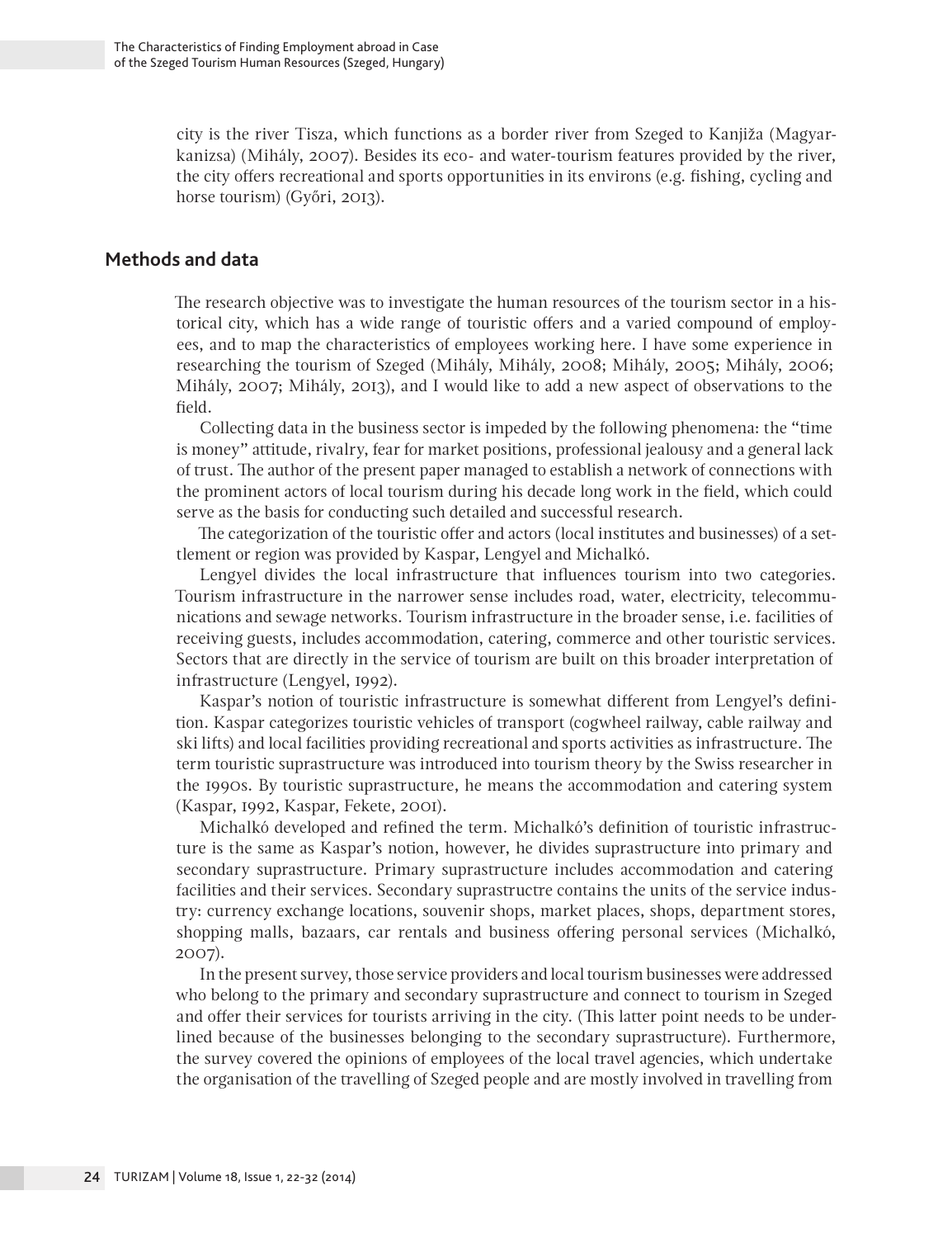Szeged, however, from the point of view of Szeged people, they play a significant role in tourism in the city.

To determine that the businesses operating in Szeged offer their services not only for tourist but for local people as well, I relied on information provided by the publications of the touristic office of the Local Municipality of Szeged, Szeged guide books, the list of Szeged travel agencies in the database of the Association of Hungarian Travel Agents and Tour Operators (MUISZ) and the recommendations of the members of the Guide-Inform Hungary Club on Szeged institutes and businesses.

Local institutes and businesses were contacted based on this. The study was conducted in 2012, with 166 institutes and businesses altogether. 874 people working in the tourism industry filled in the questionnaire. The present study discusses in detail the issue of finding employment abroad earlier. This set of questions was investigated according to the following aspects:

- analysis of age groups
- according to local touristic infrastructure
- according to qualifications
- the study also included people with qualifications in tourism and/or catering

In analysing the findings, I applied the statistical software IBM SPPS.

## **Findings**

# The characteristics of the employment of the Szeged tourism human resources according to touristic structure

Figure 1 shows that one quarter of the employees working for touristic businesses in Szeged belonging to the primary and secondary suprastructures already worked abroad. Employees of event organisation companies with local headquarters also belong to the group of local travel agencies. In this category, 25.8% of the employees worked abroad earlier. The high figures in this category can be accounted for by the fact that a significant proportion of employees in the primary suprastructure and in travel agencies have tourism and catering qualifications. This means that they were motivated by their knowledge obtained during their studies and their language knowledge to find employment abroad. The institutes and businesses of touristic infrastructure serve as the basis of local tourism, on which various businesses of the primary and secondary suprastructure are built. In spite of this, relatively few people possess qualifications of tourism in this category, as in these institutes (e.g. museums, medicinal baths) professional knowledge and skills are of primary importance and qualifications of tourism and, together with it, foreign language knowledge come only second. This situation can be explained by the fact that the activities of institutes run by the local municipality aim at satisfying local demands. Consequently, it is not surprising that only 13.4% of their employees worked abroad earlier.

Businesses providing other activities, such as guiding or passenger transport with various vehicles (e.g. boat trips, pleasure flights, taxi planes, transfers, etc.), which are connected with tourism and serving tourists belong to the secondary suprastructure. 28% of employees working in this category (the highest figure in the survey!) already worked abroad.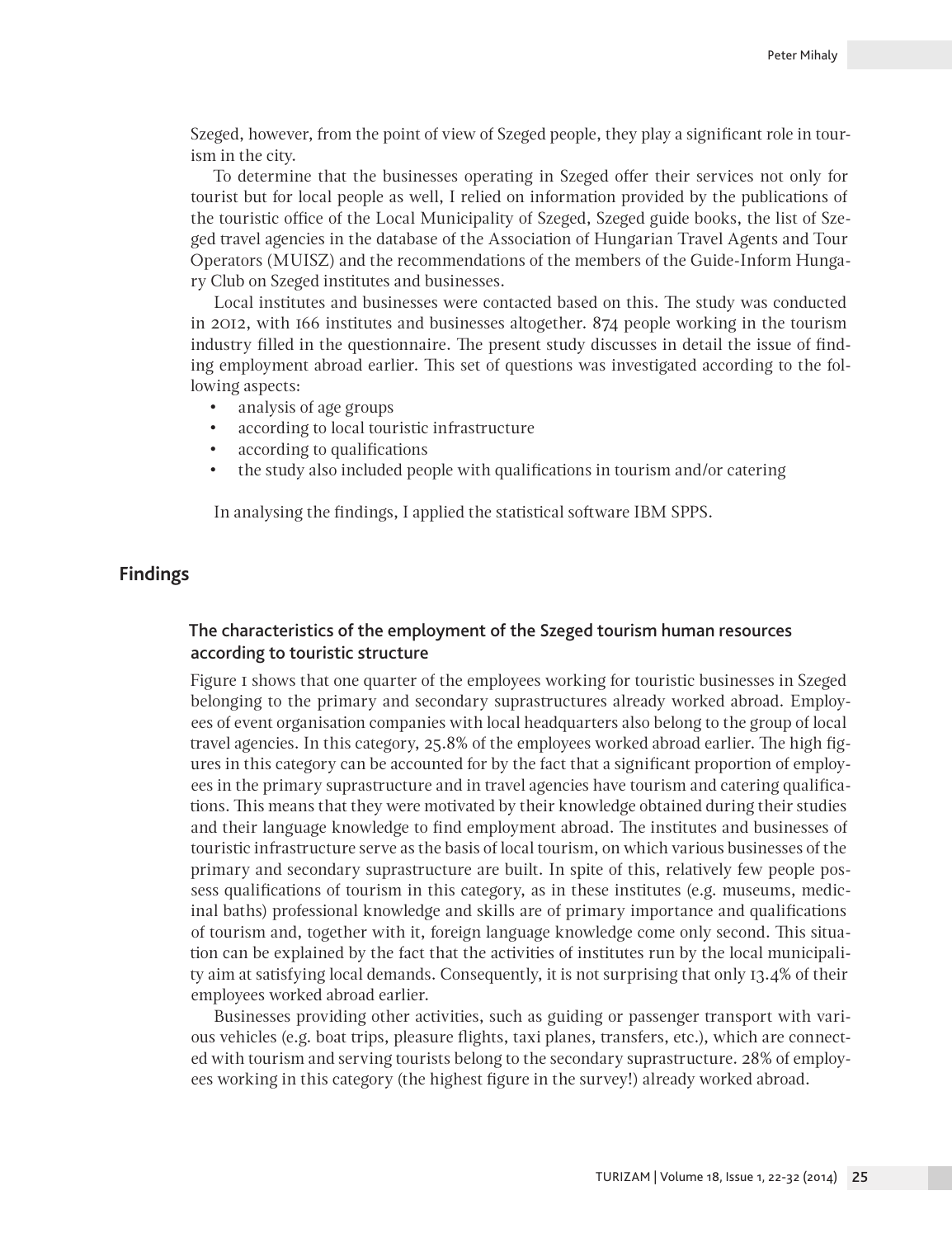

**Figure 1.** Distribution of employees in Szeged tourism with work experience abroad in 2012 *Source: author's own research (2012), table: compiled by the author (2013)*

The promotion activities of non-profit organisations working on popularizing the touristic offer and attractions of a settlement are indispensible in a well-functioning touristic system. The task of the Szeged and Environs Touristic Non-Profit Ltd. is to promote the city's touristic offer in Hungary and abroad alike. The ltd. works with a small staff who are qualified in tourism. The municipality-owned company has sound economic foundations and its workers found employment in this non-profit touristic sector right after graduating from university. As a result, only 12.5% of the employees in this category worked abroad earlier.

Figure 2 depicts the main target countries of migration for finding employment abroad according to touristic structure. The most often given responses are Germany, Great Britain and Austria. However, it is worth mentioning the category of other countries as well. Among employees of businesses and travel agencies belonging to the secondary suprastructure, the category of other countries was rated high (above 50%). With qualifications and good knowl-



**Figure 2.** Distribution of the main target countries of migration for finding employment abroad according to employees in tourism in Szeged in 2012

*Source: author's own research (2012) Table: compiled by the author (2013)*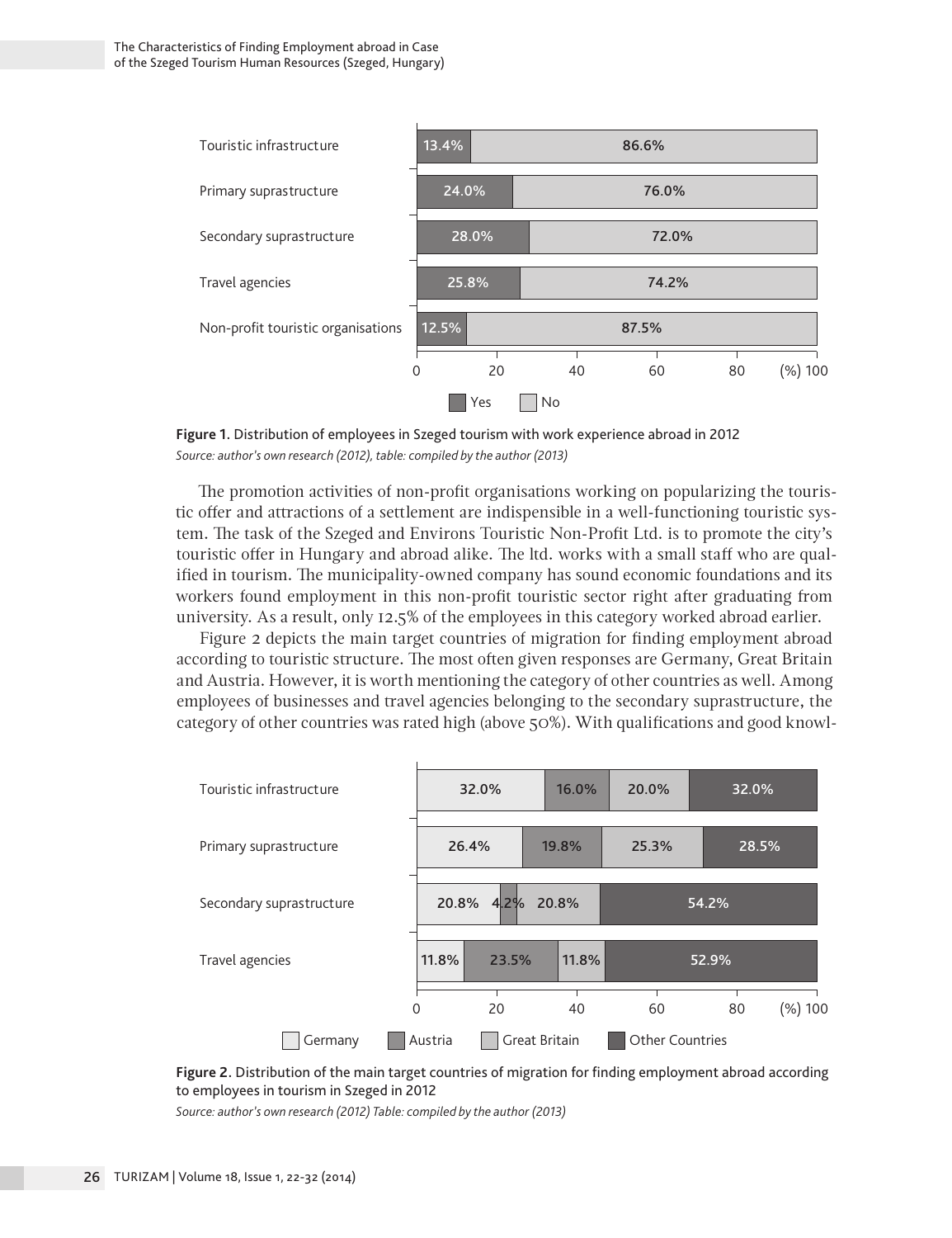edge of a foreign language, they found employment in countries other than the main three target countries. In their case, a subgroup of Mediterranean countries can be detected: Italy, Spain, Greece and France. Another two countries that were popular among them are Switzerland and the United States.

The category of travel agency is represented by over 50%. This high rate indicates that the phenomenon of over-qualification is typical of these employees. In certain cases, the position (e.g. reservation agents) does not require a college or university degree, however, in order to make a living, they still accept jobs that could be filled with lower qualifications. Foreign language knowledge gained during their years of studies is an advantage when looking for employment. Another characteristic of this group of employees is that they often conducted parallel studies and they supplemented their university education with tertiary level vocational education as well.

### The characteristics of finding employment among human resources in tourism in Szeged according to age groups

Figure 3 clearly shows that 40.2% of the employees belonging to the 30-39 age group already worked abroad. In case of the 16-29 and the 40-49 age groups, 25% worked abroad. Only 8.3% of the over 60 respondents worked abroad, which fact can be accounted for by the highly bureaucratic and strictly restricted opportunities for travelling abroad in the socialist era in Hungary; secondly, by the lack of the knowledge of the languages of Western countries; and thirdly, by the fact that in the socialist era the population was surrounded by a strong social network, which provided a sense of security and predictability as for finding employment in Hungary.

The 50-59 age group are represented in a small number in the Szeged tourism sector, however, 30% of them worked abroad earlier. This age group, small in number, is mainly found in middle or senior management positions in the tourism and catering sector in Szeged. Foreign language knowledge and international work experience play a key role in their employability.



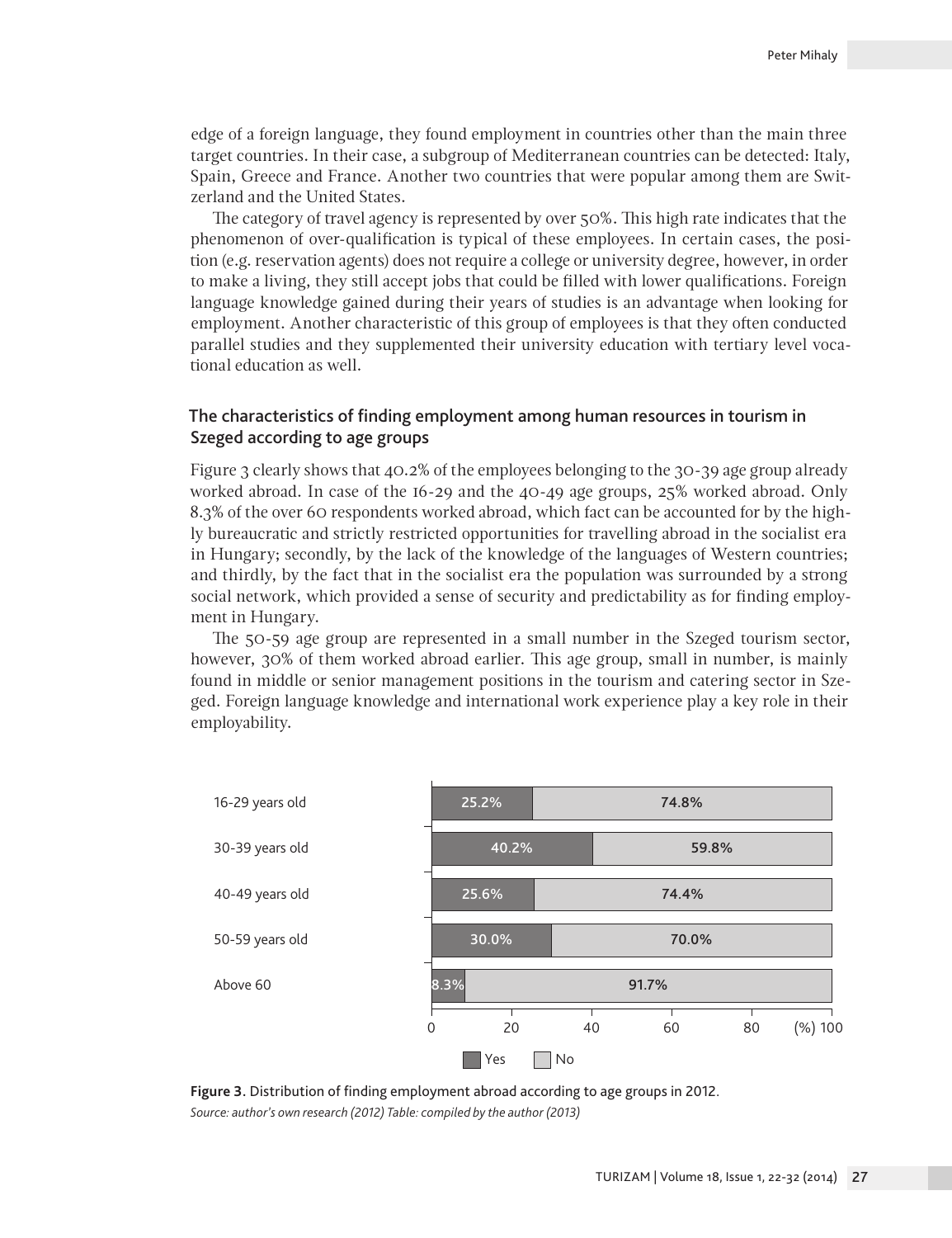

**Figure 4.** Distribution of target countries of finding employment abroad earlier according to age groups in 2012

*Source: author's own research (2012) Table: compiled by the author (2013)*

It can be seen in figure 4 that Germany is the most preferred target country among the 50-59 and the over 60 age groups with 60% and 40% respectively. In the age groups below 50, Germany, Great Britain and Austria are represented with different percentages in the different age groups. While in the 16-29 age group Germany and Great Britain appear with the same rates, in the 30-39 age group Great Britain is the number one target country with the purpose for finding employment, with 28.3%. In the above 40 age groups, German speaking countries seem to be preferred. In the 40-49 and the 50-59 age groups, Germany is number one. In the 40-49 age group, Austria and Great Britain are represented with the same rate (13.6%). In the above 50 age groups, Great Britain disappears as a response, while Germany and Austria become preferential. In the above 60 age group, it is the closer German speaking destination that dominates, namely Austria. The high proportion of finding employment in German speaking countries can be accounted for by the fact that in primary and secondary schools German was taught as a school subject; in the socialist educational system, besides Russian, German was the other main foreign language.

# Characteristics of the employment of human resources in tourism in Szeged among qualified and non-qualified people

In this sub-section, people with qualifications in tourism are regarded separately from those who are non-qualified.

Upon comparing figures  $5$  and 6, it can be stated that  $-$  at each level of qualification  $$ among those who have qualifications in tourism or catering, the rate of those having worked abroad is 10% higher than among those who have no such qualifications.

The most striking difference between the data in the two figures is the 18.1% higher proportion of those having secondary school education. One of the characteristics of those people with qualifications in tourism who have secondary school final exams is that they passed their final exam after having graduated from a vocational school and having studied a few more years to take the exam. It is typical of them that while preparing for the final exam – in parallel to their education – they were employed by local or regional touristic businesses.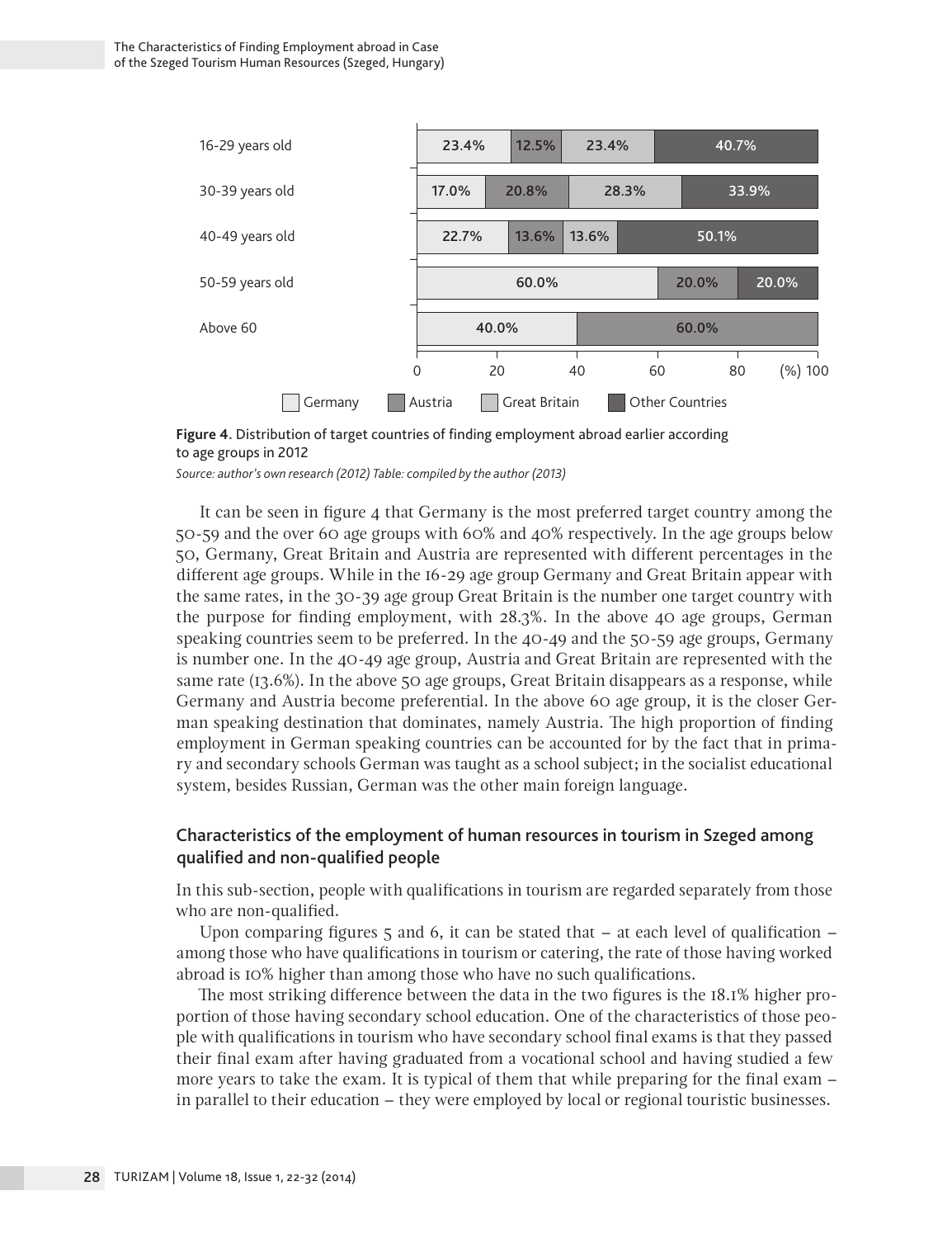

**Figure 5.** Characteristics of the employment of human resources in tourism in Szeged among those who have no qualifications in tourism/catering in 2012

*Source: author's own research (2012) Table: compiled by the author (2013)*





*Source: author's own research (2012) Table: compiled by the author (2013)*

As we can see, there is no change in the main target countries of migration for finding employment abroad. However, there are two points of interests that are worth noting. One is that among those who have lower levels of schooling, the first two target countries were Germany and Austria. While among those who obtained university or college education, Great Britain was the most popular. Another interesting point can be found when examining the category of other countries: in case of those with secondary school education or university/ college education, the proportion of other countries is higher, namely 45.5% and 35.8%. It was people with such qualifications who worked in other countries in the highest proportion apart from the 3 main target countries.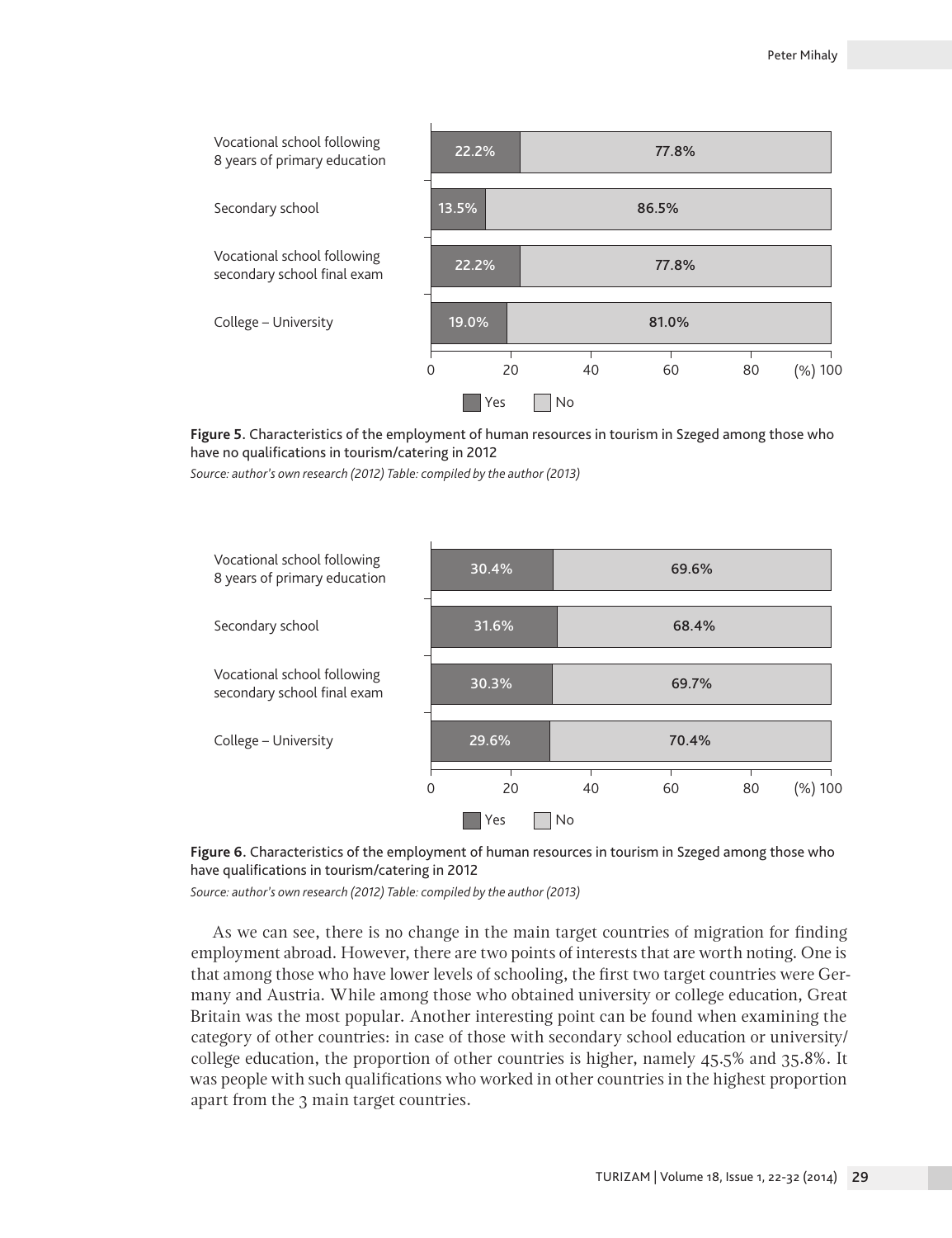

Figure 7. Distribution of target countries of finding employment abroad earlier among people with qualifications in tourism/catering in 2012

*Source: author's own research (2012) Table: compiled by the author (2013)*

# **Conclusion**

Based on the above study, the following can be concluded in connection with the characteristics of human resources in Szeged:

Compared to the other touristic structures, among those employed in the local touristic infrastructure, the proportion of those having worked abroad earlier is relatively low. This means that the number of those qualified people who had the opportunity to gain experience about the operations of a touristic institute or touristic business abroad is low. This fact has an impact on the development of the local touristic offer that aims at providing quality and high standards so that the demands of guests arriving from abroad can be fully satisfied.

It is the 30-39 age group of people working in tourism in Szeged that worked abroad in the highest proportion, followed by the under 30 age group. Only a very small proportion of the over 60 age group of people working in tourism worked abroad earlier, which can be accounted for by the fact that the socialist system used to strictly restrict travelling.

It is interesting to note that among the under 40 people it was Great Britain, while in the above 40, it was German speaking countries that were preferred. It is not surprising as before the change of regime (1989), besides the Russian language – which many people did not find appealing due to emotional reasons – it was German that was taught as a school subject, while after that period, it was English that became dominant right away.

It is remarkable that regardless of the levels of qualifications, one third of people with qualifications in tourism and catering worked abroad.

In the course of the study, a group of countries became prominent in the category of other countries, namely, the group of Mediterranean countries. This indicates that besides the languages of the main target countries (English and German), a second foreign language (Italian, French, Spanish, etc.) is also important to acquire.

It must become an objective that foreign language usage should become routine, which can be fostered by making foreign scholarships and practices widely available. This could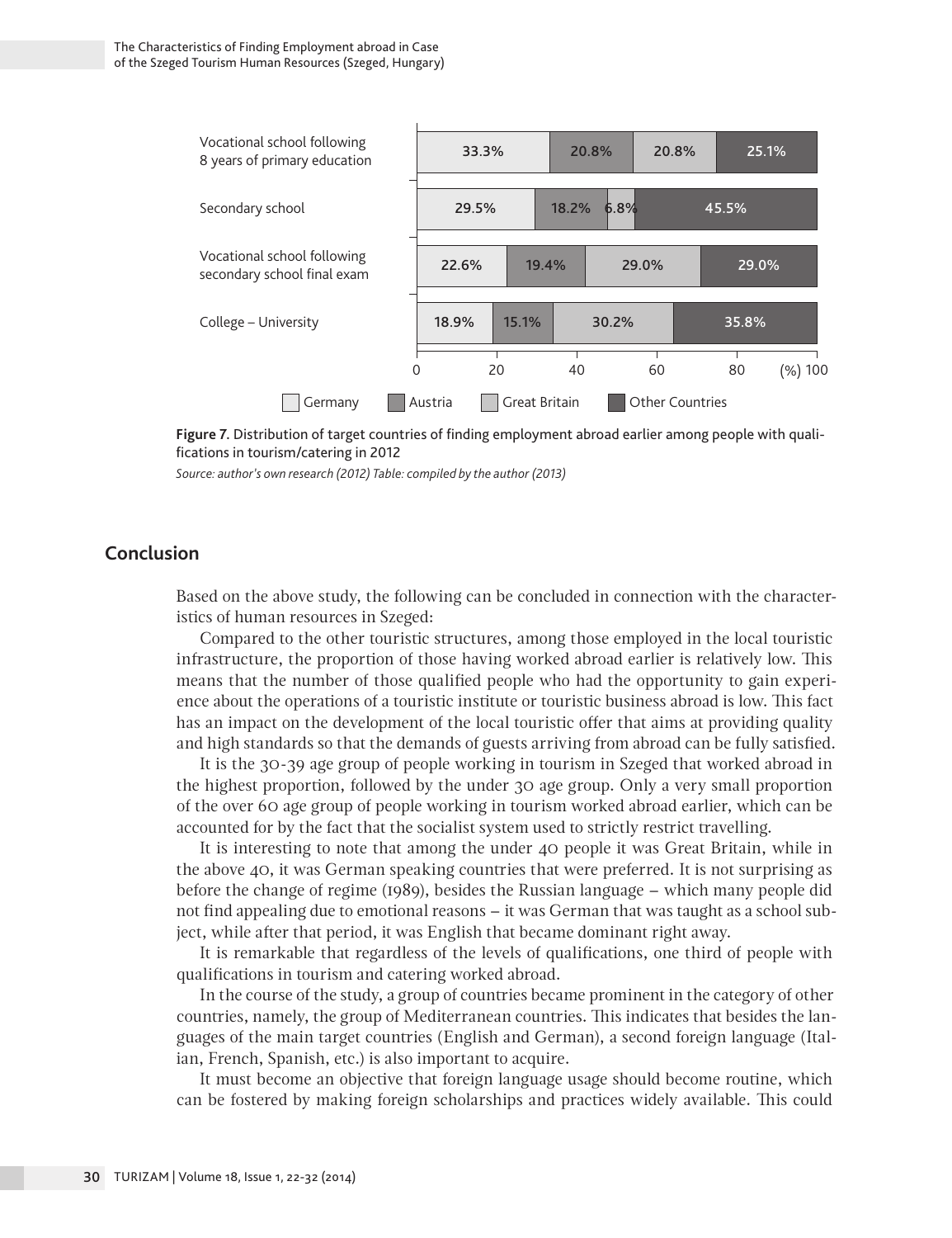make the obtained certificates/degrees, and thus the future employees themselves, more marketable in the labour market. This could significantly contribute to the quality enhancement of the Hungarian touristic offer, and such employees would be more in demand in the Hungarian market as well.

The findings of the study also show that in the Szeged touristic sector there are employees who arrived from the neighbouring countries (Romania and Serbia). These employees of Hungarian origin are not regarded as foreign employees in Hungary. The majority of them immigrated into Hungary as a result of the Serbian and Romanian political events in the 1990s. In the course of the 2012 study, they viewed their earlier work experience in their previous countries as working abroad. The majority of them speak the language of the country where they were born like a native language. With such linguistic competencies, only few people appear in the Szeged touristic sector. This is rather unfortunate as Szeged is becoming more and more popular among Serbian and Romanian tourists, which is also indicated by the latest – first 10 months of 2013 – statistical data (first 10 months of 2013, Hungarian Central Statistical Office). "The guest should be addressed in their own language", as the proverb says in the catering industry. Consequently, Serbian and Romanian language courses should be initiated for the actors of the local tourism sector. It should be recommended that at least one employee in each tourism business could acquire this language knowledge.

# **References**

- Dávid, L., Jancsik, A., Rátz, T. (eds.) (2007). Touristic resources. A Touristic comparison of natural and cultural resources. Károly Róbert Főiskola, Gyöngyös. (in Hungarian)
- Fóti, K., Németh, M. (2002). Hungarian citizens' finding employment in the member states of the European Union in the 1990s. *Migration and Statistics*. 1, 134-154. (in Hungarian)
- Győri, F. (2013). The sports recreation and sports tourism offer in Szeged and its environs built on the local geographical features. *Regional Geography Studies in Honour of Jolán Abonyiné Dr. Palotás*. Egyesület Közép-Európa Kutatására, Szeged, 157-170. (in Hungarian)
- Huber, F. (1996). Long-term local and municipal tasks in tourism development demonstrated with the example of a Great Plain village, Fegyvernek. *"Marketing tasks in tourism and environment and health conscious touristic services" Conference.* Conference publication. 75-78. (in Hungarian)
- Janta, H. (2011). Polish migrant workers in the UK hospitality industry profiles, work experience and methods for accessing employment. *International Journal of Contemporary Hospitality Management*, 23 (6-7), 803-819.
- Janta, H., Ladkin, A., Brown, L., Lugosi, P. (2011). Employment experiences of Polish migrant workers in the UK hospitality sector. *Tourism Management* 5, 1006-1019.
- Kaspar, C. (1992). Foundations of Tourism. KIT. Budapest. (in Hungarian)
- Kaspar, C., Fekete, M. (2001). Foundations of Tourism. BGF College of Commerce, Catering and Tourism. Hungarian-Swiss Touristic Further Education Institute. Budapest. (in Hungarian)
- Kiss, R. (2012). The effects of developing golf tourism on the geographical environment in the region of Belek in Turkey. *Földrajzi Közlemények* 2, 152-164. (in Hungarian with English summary)

Ladkin, A. (2011). Exploring tourism labor. *Annual Tourism Research* 3, 1135-1155.

Lengyel, M. (1992). The general theory of tourism. VIVA Kiadó. Budapest. (in Hungarian)